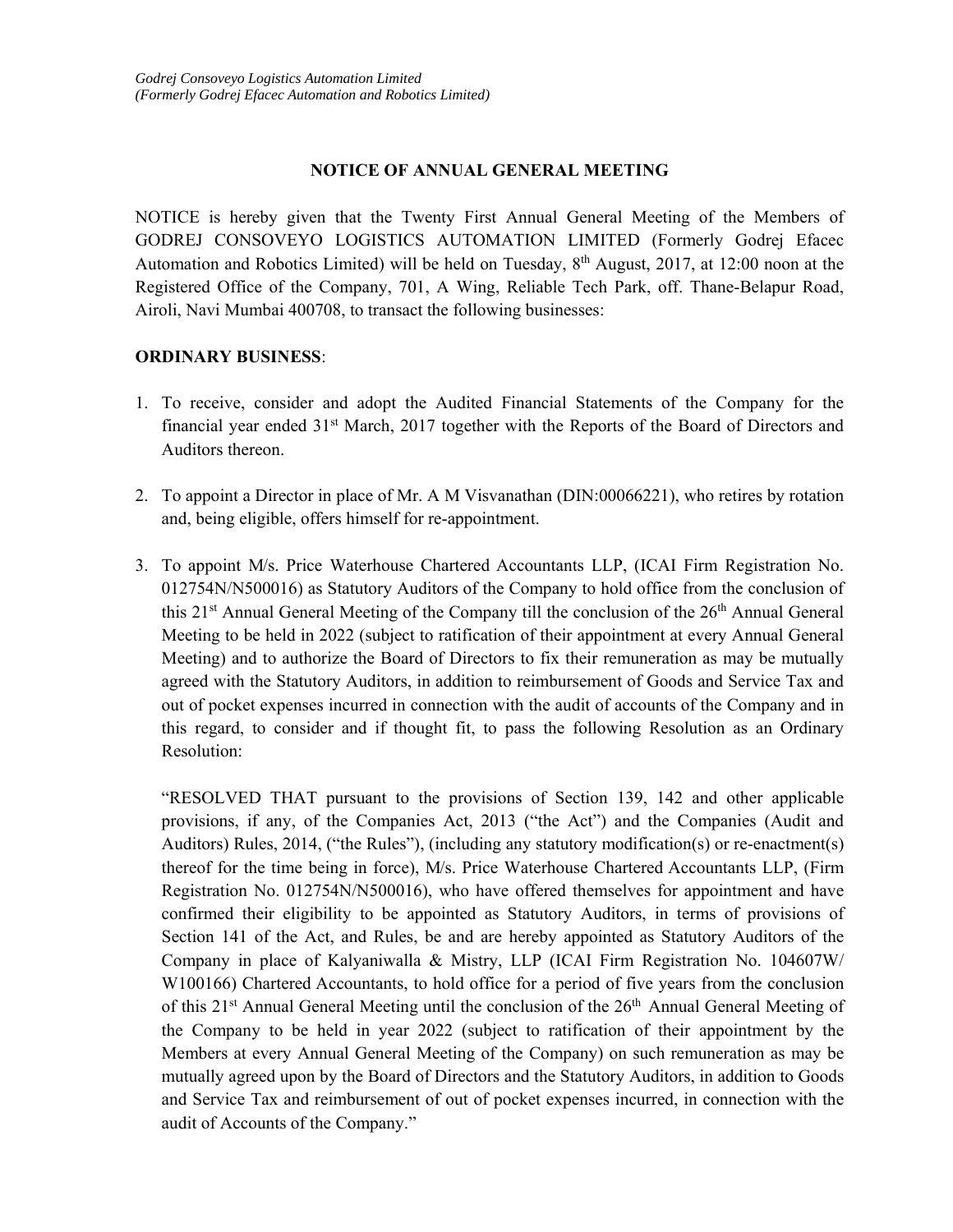### **SPECIAL BUSINESS**:

4. To appoint Mr. A. G. Verma (DIN: 02366334) as a Director of the Company, and if thought fit, to pass with or without modification, the following Resolution as an Ordinary Resolution:-

 "RESOLVED THAT in accordance with the provisions of Section 160, 161 and other applicable provisions, if any, of the Companies Act, 2013, Mr. A. G. Verma (DIN 02366334) who was appointed as an Additional Director on the Board of the Company, with effect from 1<sup>st</sup> March, 2017 and who holds office as such upto the date of this Annual General Meeting and in respect of whom the Company has received a Notice in writing from a Member, proposing his candidature for the office of Director, be and is hereby appointed as a Director of the Company, liable to retire by rotation."

5. To appoint Mr. P. K. Gandhi (DIN: 00066287) as a Director of the Company, and if thought fit, to pass with or without modification, the following Resolution as an Ordinary Resolution:-

 "RESOLVED THAT in accordance with the provisions of Section 160, 161 and other applicable provisions, if any, of the Companies Act, 2013, Mr. P. K. Gandhi (DIN: 00066287) who was appointed as an Additional Director on the Board of the Company, with effect 1<sup>st</sup> March, 2017 and who holds office as such upto the date of this Annual General Meeting and in respect of whom the Company has received a Notice in writing from a Member, proposing his candidature for the office of Director, be and is hereby appointed as a Director of the Company, liable to retire by rotation."

6. To appoint Mr. Michael Greth (DIN: 07765543) as a Director of the Company, and if thought fit, to pass with or without modification, the following Resolution as an Ordinary Resolution:-

 "RESOLVED THAT in accordance with the provisions of Section 160, 161 and other applicable provisions, if any, of the Companies Act, 2013, Mr. Michael Greth (DIN: 07765543) who was appointed as an Additional Director on the Board of the Company, with effect from 12<sup>th</sup> April, 2017 and who holds office as such upto the date of this Annual General Meeting and in respect of whom the Company has received a Notice in writing from a Member, proposing his candidature for the office of Director, be and is hereby appointed as a Director of the Company, liable to retire by rotation."

### **NOTES**:

(a) A MEMBER ENTITLED TO ATTEND AND VOTE AT THE ANNUAL GENERAL MEETING OF THE COMPANY IS ENTITLED TO APPOINT A PROXY TO ATTEND AND VOTE INSTEAD OF HIMSELF AND SUCH A PROXY NEED NOT BE A MEMBER OF THE COMPANY. A person can act as proxy on behalf of Members not exceeding fifty and holding in the aggregate not more than ten percent of the total share capital of the Company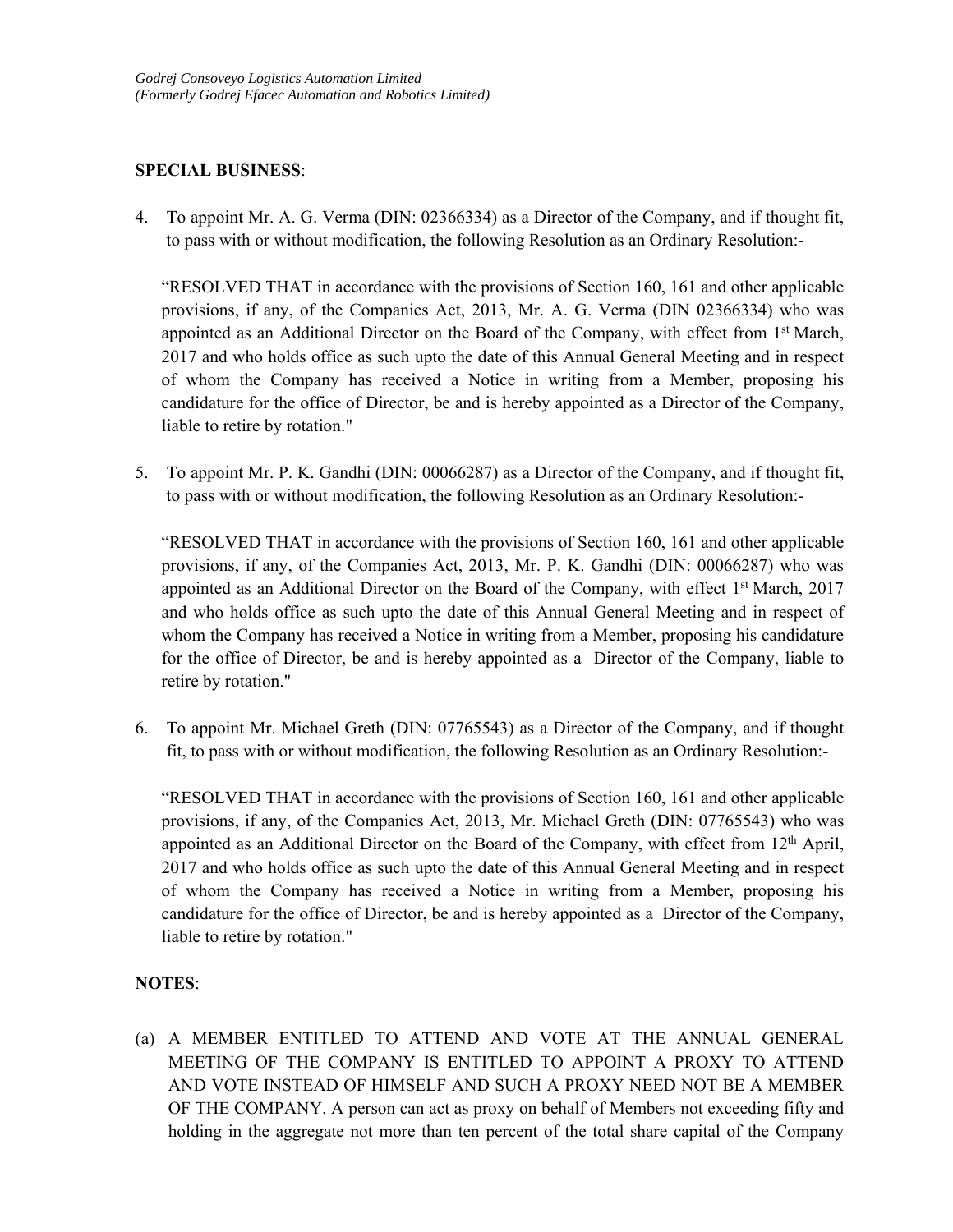carrying voting rights. A Member holding more than ten percent of the total share capital of the Company carrying voting rights may appoint a single person as proxy and such person shall not act as proxy for any other person or Member. Proxies in order to be effective should be deposited at the Registered Office of the Company, not less than 48 hours before the commencement of the meeting.

 Proxies submitted on behalf of the limited companies, societies, partnership firms, etc., must be supported by appropriate resolution/authority, as applicable, issued on behalf of the nominating organization.

- (b) The relative Explanatory Statement pursuant to Section 102 of the Companies Act, 2013, in respect of the businesses mentioned under Item Nos. 3, 4, 5 and 6 as set out in the Notice is annexed hereto.
- (c) The instrument appointing a Proxy must be deposited with the Company at its Registered Office not less than 48 hours before the time for holding the Meeting. A proxy so appointed shall not have any right to speak at the Meeting. A Proxy Form is annexed to this Report.
- (d) All documents referred to in the accompanying Notice are available for inspection at the Registered Office of the Company during office hours on all days except Sundays and public holidays, upto the date of the 21<sup>st</sup> Annual General Meeting.
- (e) Corporate Members intending to send their authorized representatives to attend the Annual General Meeting are requested to send a certified copy of the Board resolution authorizing their representative to attend and vote on their behalf at the Meeting.

 **By order of the Board of Directors For Godrej Consoveyo Logistics Automation Limited (Formerly Godrej Efacec Automation and Robotics Limited)** 

Sd/- Suneeta Mane Company Secretary Membership No.: A26206

Mumbai, 8th August, 2017

*Registered Office:*  701, A Wing, Reliable Tech Park, off. Thane-Belapur Road, Airoli, Navi Mumbai 400 708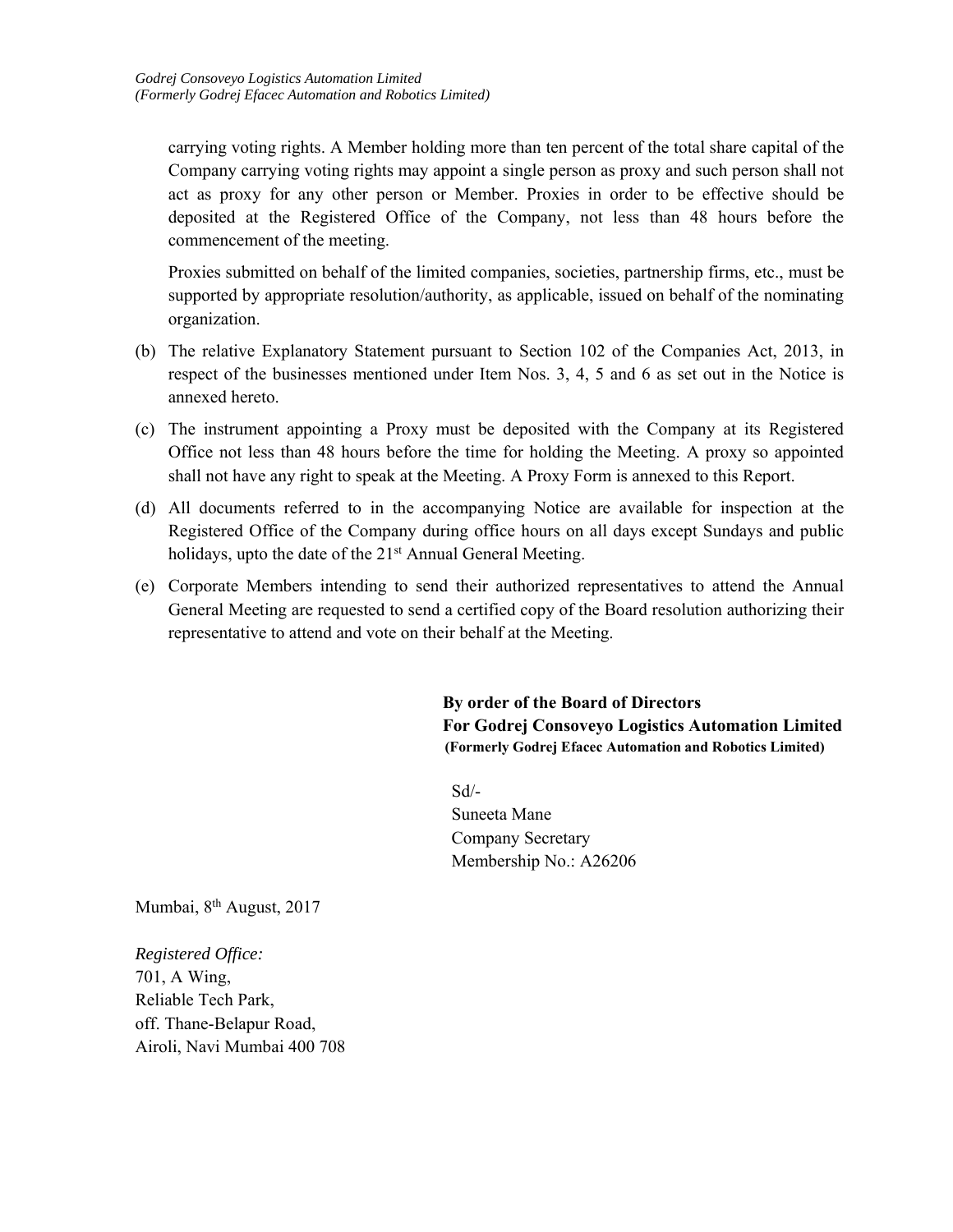### **ANNEXURE TO NOTICE OF ANNUAL GENERAL MEETING**

# **EXPLANATORY STATEMENT PURSUANT TO SECTION 102 OF THE COMPANIES ACT, 2013**:

The following Statement, as required by Section 102 of the Companies Act, 2013, sets out all material facts relating to the businesses under Items Nos. 3, 4, 5 and 6 mentioned in the accompanying Notice dated 8<sup>th</sup> August, 2017.

### **Item No. 3:**

The Members will be informed that M/s. Kalyaniwalla & Mistry LLP, Chartered Accountants (ICAI Firm Registration No. 104607W/ W100166) have expressed their unwillingness to continue as the Statutory Auditors of the Company.

In view of the above, it is proposed to appoint M/s. Price Waterhouse Chartered Accountants LLP, (ICAI Firm Registration No. 012754N/N500016) as Statutory Auditors of the Company to hold office from the conclusion of this 21st Annual General Meeting of the Company till the conclusion of the 26th Annual General Meeting to be held in 2022 (subject to ratification of their appointment by the Members at every Annual General Meeting of the Company) and to fix their remuneration as may be mutually agreed with the Statutory Auditors and the Board of Directors, in addition to reimbursement of Goods and Service Tax and out of pocket expenses incurred in connection with the audit of accounts of the Company.

### **A brief profile of Price Waterhouse Chartered Accountants LLP, is as follows:**

Price Waterhouse (a Partnership Firm) converted into Price Waterhouse Chartered Accountants LLP (a Limited Liability Partnership with LLP Identification Number LLPIN AAC-5001) with effect from 25th July 2014. Post this conversion to Price Waterhouse Chartered Accountants LLP, its ICAI Registration Number is 012754N/N500016 (ICAI Registration Number before conversion was 012754N). The Registered Office and Head Office of the LLP is situated at Sucheta Bhawan, 11 A, Vishnu Digambar Marg, New Delhi 110002.

No Directors or Key Managerial Personnel or their relatives, is concerned with or interested, financially or otherwise, in the proposed Resolution as set out in Item No 3 of this Notice.

### **Item No. 4:**

Pursuant to Section 161 of the Companies Act, 2013, Mr. A. G. Verma (DIN: 02366334), was appointed as an Additional Director on the Board with effect from 1<sup>st</sup> March, 2017 and holds office upto the date of this Annual General Meeting.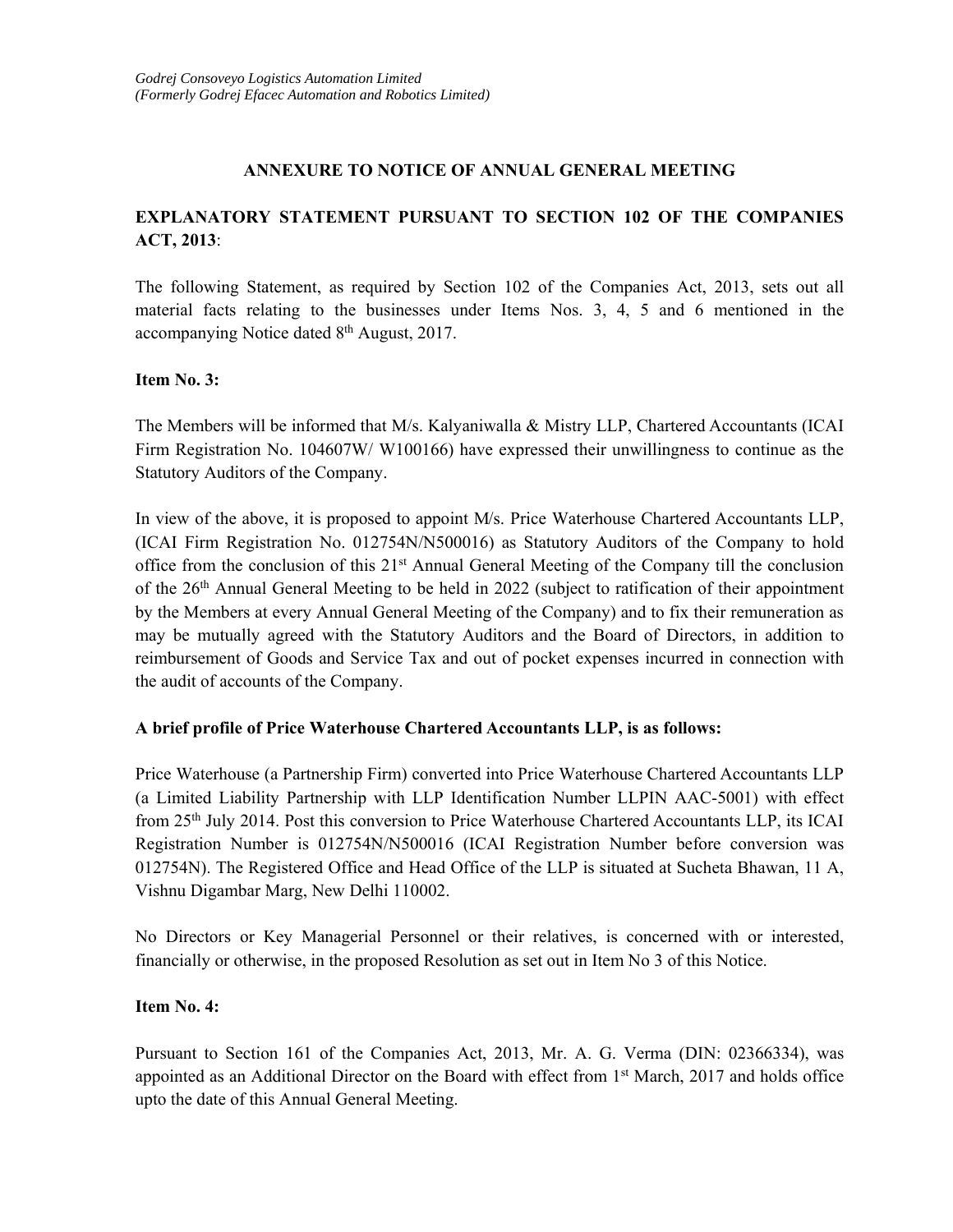A Notice under Section 160 of the Companies Act, 2013, has been received from a Member signifying its intention to propose the appointment of Mr. A G Verma as a Director of the Company.

In view of Mr. A. G. Verma, possessing significant experience and expertise, his continuance as a Director would be highly beneficial to the Company. It is therefore considered desirable that the Board should continue to receive the benefit of his expertise, as a Director of the Company. The Directors, therefore, commend his appointment to the Members for their acceptance.

No Directors or Key Managerial Personnel or their relatives, except Mr. A. G. Verma, is concerned with or interested, financially or otherwise, in the proposed Resolution as set out in Item No 4 of this Notice.

# **Item No. 5:**

Pursuant to Section 161 of the Companies Act, 2013, Mr. P. K. Gandhi (DIN:00066287), was appointed as an Additional Director on the Board with effect from 1<sup>st</sup> March, 2017 and holds office upto the date of this Annual General Meeting.

A Notice under Section 160 of the Companies Act, 2013, has been received from a Member signifying its intention to propose the appointment of Mr. P. K. Gandhi as a Director of the Company.

In view of Mr. P. K. Gandhi, possessing significant experience and expertise, his continuance as a Director would be highly beneficial to the Company. It is therefore considered desirable that the Board should continue to receive the benefit of his expertise, as a Director of the Company. The Directors, therefore, commend his appointment to the Members for their acceptance.

No Directors or Key Managerial Personnel or their relatives, except Mr. P. K. Gandhi, is concerned with or interested, financially or otherwise, in the proposed Resolution as set out in Item No 5 of this Notice.

### **Item No. 6:**

Pursuant to Section 161 of the Companies Act, 2013, Mr. Michael Greth (DIN: 07765543), was appointed as an Additional Director on the Board with effect from 12<sup>th</sup> April, 2017 and holds office upto the date of this Annual General Meeting.

A Notice under Section 160 of the Companies Act, 2013, has been received from a Member signifying its intention to propose the appointment of Mr. Michael Greth as a Director of the Company.

In view of Mr. Michael Greth, possessing significant experience and expertise, his continuance as a Director would be highly beneficial to the Company. It is therefore considered desirable that the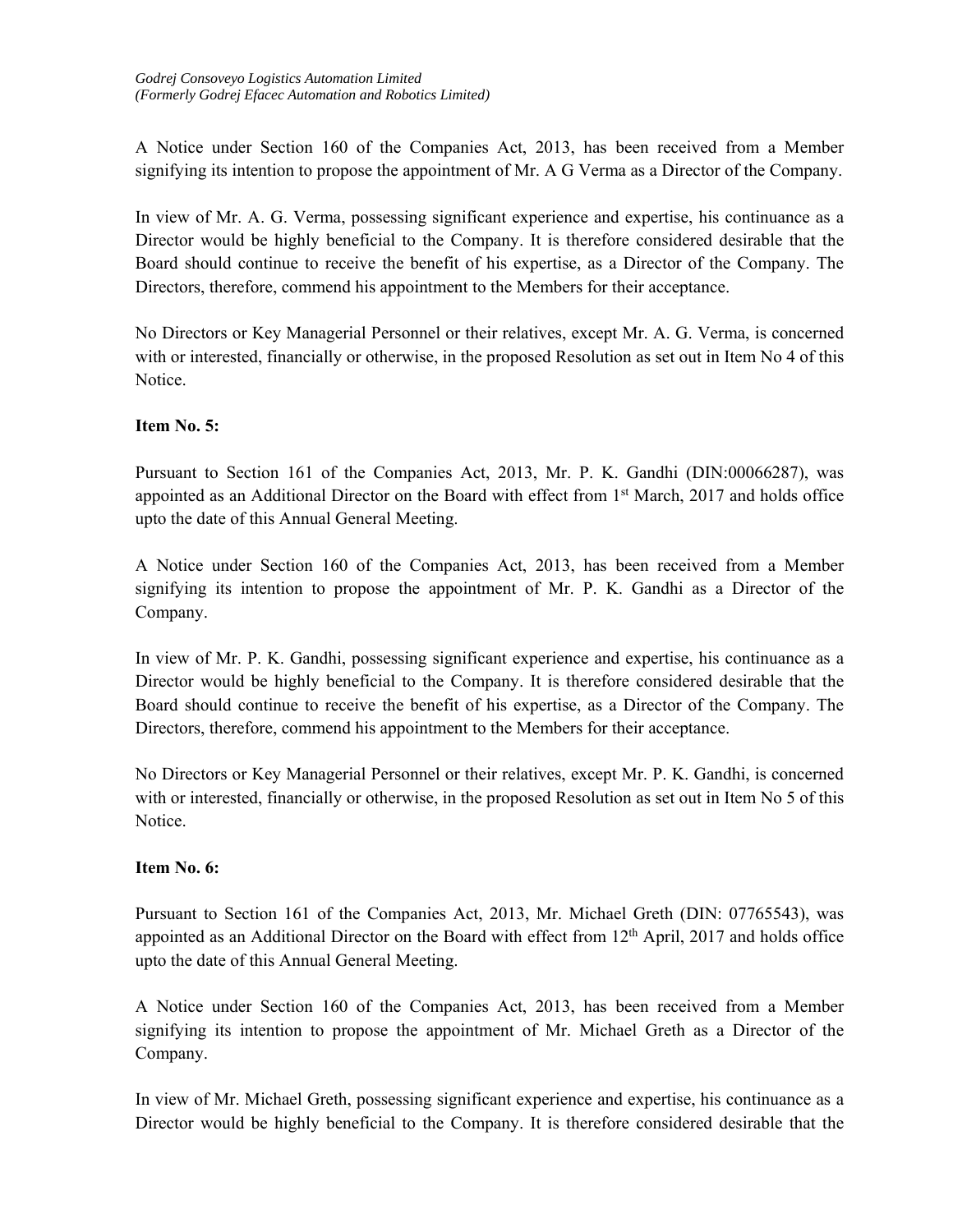Board should continue to receive the benefit of his expertise, as a Director of the Company. The Directors, therefore, commend his appointment to the Members for their acceptance.

No Directors or Key Managerial Personnel or their relatives, except Mr. Michael Greth is concerned with or interested, financially or otherwise, in the proposed Resolution as set out in Item No 6 of this Notice.

Accordingly, the Directors commend the Ordinary Resolutions to the Members for their acceptance.

**By order of the Board of Directors For Godrej Consoveyo Logistics Automation Limited (Formerly Godrej Efacec Automation and Robotics Limited)** 

Sd/- Suneeta Mane Company Secretary Membership No.: A26206

Mumbai, 8<sup>th</sup> August, 2017

*Registered Office:*  701, A Wing, Reliable Tech Park, off. Thane-Belapur Road, Airoli, Navi Mumbai 400 708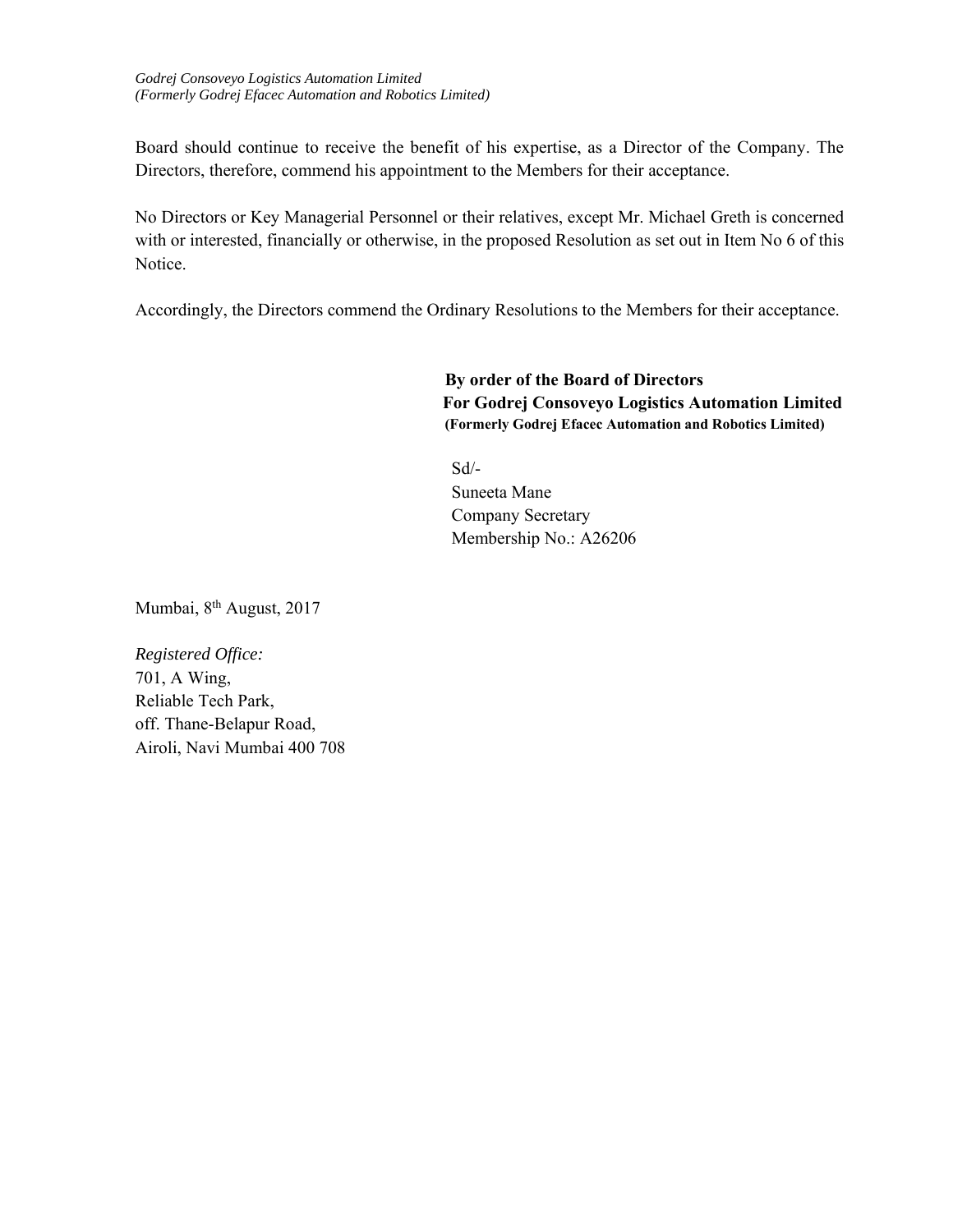# **ATTENDANCE SLIP Godrej Consoveyo Logistics Automation Limited**

(Formerly Godrej Efacec Automation and Robotics Limited) Registered Office: 701-A, Reliable Tech Park, off Thane-Belapur Road, Airoli, Navi Mumbai, 400 708. CIN: U28990MH1996PLC104088

 $21<sup>st</sup>$  Annual General Meeting –  $8<sup>th</sup>$  August, 2017

| Name of the member(s):        |  |
|-------------------------------|--|
| Name of the Proxy:            |  |
| No. of shares :               |  |
| Folio No. / *DP id and Client |  |
| id:                           |  |

*\*Applicable for investors holding shares in electronic form* 

I/We hereby record my/our presence at the 21st **ANNUAL GENERAL MEETING** of the Company on Tuesday, 8th August, 2017 at 12:00 noon at the Registered Office of the Company, 701-A, Reliable Tech Park, off Thane-Belapur Road, Airoli, Navi Mumbai, 400 708.

> Member's / Proxy's Signature (To be signed at the time of handing over this slip)

 $\mathcal{L}_\text{max}$  and the contract of the contract of the contract of the contract of the contract of the contract of the contract of the contract of the contract of the contract of the contract of the contract of the contrac

- **Notes.** 1. Please complete this attendance slip and hand it over at the entrance of the meeting hall.
	- 2. Joint shareholders may obtain additional attendance slip at the venue of the meeting.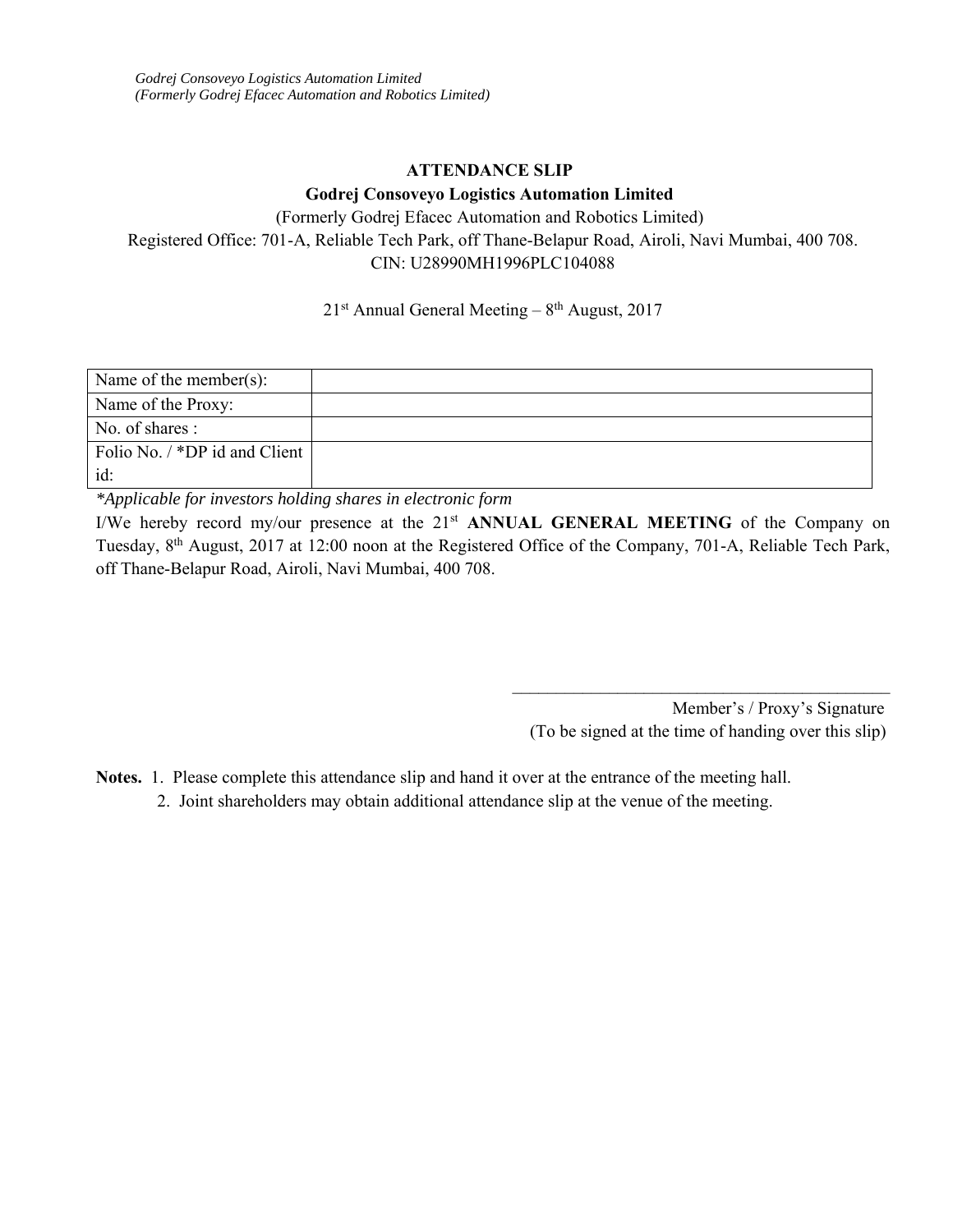#### **Form No. MGT-11**

#### **Proxy form**

*[Pursuant to section 105(6) of the Companies Act, 2013 and rule 19(3) of the* Companies (Management and Administration) Rules, 2014*]* 

| Name of the Member(s) |  |
|-----------------------|--|
| Registered Address    |  |
| Email Id              |  |
| Registered Folio No   |  |

I/We, being the member (s) of the above named company, hereby appoint

1. Name : Address : E-mail Id : Signature :……………., or failing him

2. Name : …………………… Address: E-mail Id : Signature:…………….,

as my/our proxy to attend and vote (on a poll) for me/us and on my/our behalf at the Annual General Meeting of the Company, to be held on Tuesday, 8<sup>th</sup> August, 2017 at 12:00 noon at the Registered Office of the Company, 701-A, Reliable Tech Park, off Thane-Belapur Road, Airoli, Navi Mumbai, 400 708 and at any adjournment thereof in respect of such resolutions as are indicated below:

Signed this…… day of……… 2017

Signature of shareholder ……………………………….

Signature of Proxy holder(s)……………………………

| A ffix  |
|---------|
| Revenue |
| Stamp   |
|         |

**Note: This form of proxy in order to be effective should be duly completed and deposited at the Registered Office of the Company, not less than 48 hours before the commencement of the Meeting.**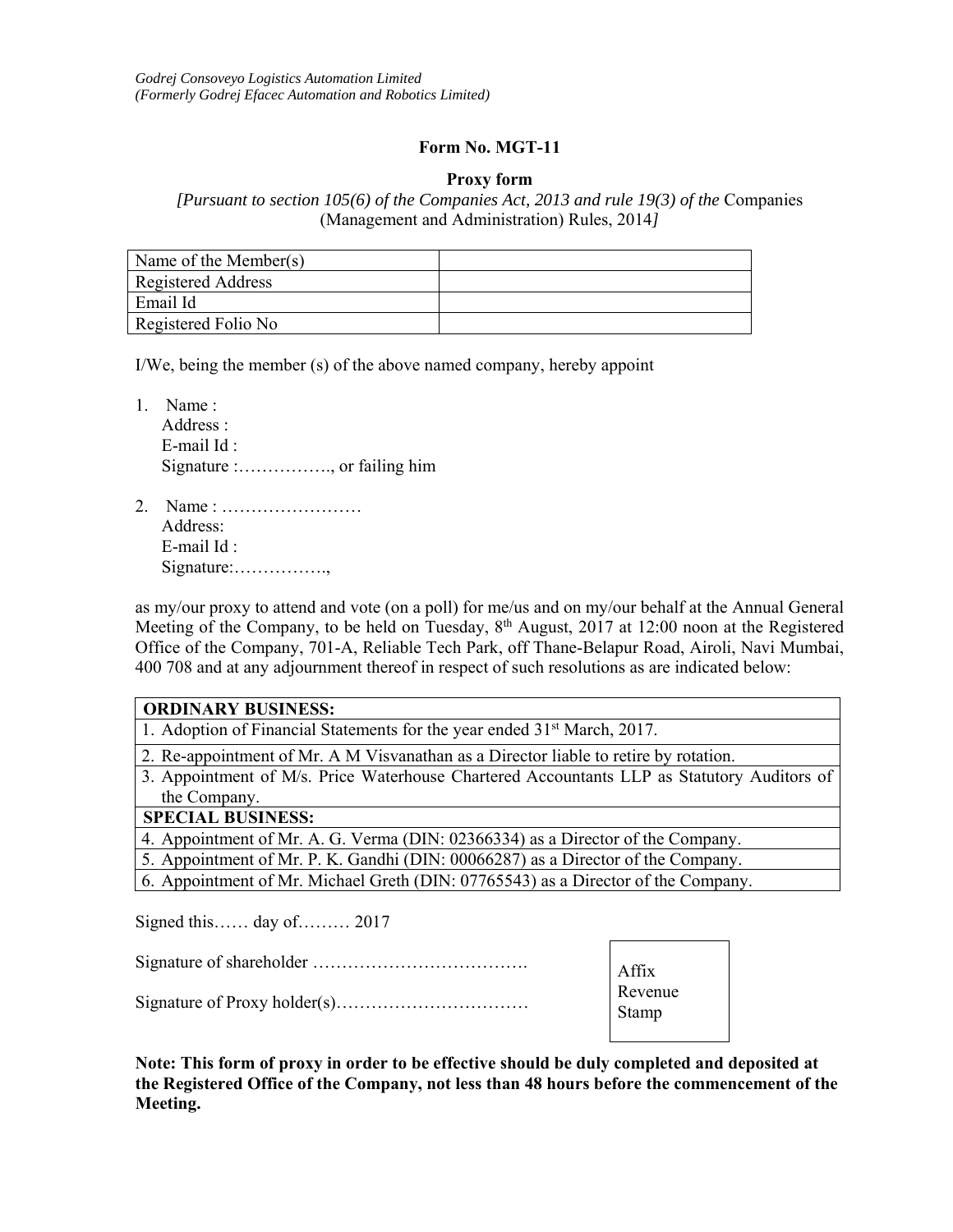Brief Resume of Directors/persons seeking appointment/ re-appointment at this Annual General Meeting in pursuance of Secretarial Standard (SS-2) on General Meetings issued by the Institute of Company Secretaries of India (ICSI).

| <b>Name of the Director</b>                       | Mr. A. M. Visvanathan            | Mr. A. G. Verma               | Mr. P. K. Gandhi                    | Mr. Michael                 |
|---------------------------------------------------|----------------------------------|-------------------------------|-------------------------------------|-----------------------------|
| <b>Particulars</b>                                | (DIN: 00066221)                  | (DIN:02366334)                | (DIN:00066287)                      | Greth                       |
|                                                   |                                  |                               |                                     | (DIN: 07765543)             |
| Age                                               | 62                               | 60                            | 61                                  | 40                          |
| Nationality                                       | Indian                           | Indian                        | Indian                              | German                      |
| Date of Appointment                               | 23rd February, 1999              | 1 <sup>st</sup> March, 2017   | 1st March, 2017                     | 1st March, 2017             |
| Qualification                                     | Mech. Engineer from<br>$\bullet$ | Graduate<br>in<br>$\bullet$   | Graduate<br>$\bullet$<br>in         | in<br>Graduate<br>$\bullet$ |
|                                                   | College<br>of                    | Engineering from              | Commerce and                        | <b>Business</b>             |
|                                                   | Engineering, Guindy,             | the<br>Indian                 | Law                                 | Administration              |
|                                                   | Chennai completed in             | Institute<br>of               | $\mathbf{A}$<br>Fellow<br>$\bullet$ | Post Graduate               |
|                                                   | 1977.                            | Technology,                   | Member of the                       | Diploma<br>in               |
|                                                   | Graduate<br>Post<br>$\bullet$    | <b>BHU</b>                    | Institute<br>of                     | National<br>and             |
|                                                   | Diploma in Business              | MBA from the<br>$\bullet$     | Chartered                           | International               |
|                                                   | Management<br>from               | Indian Institute of           | Accountants of                      | VAT law from                |
|                                                   | XLRI, Jamshedpur -               | Management,                   | India and an                        | Swiss Distance              |
|                                                   | 1980                             | Ahmedabad.                    | Associate                           | University<br>of            |
|                                                   |                                  | Executive course<br>$\bullet$ | Member of the                       | Applied                     |
|                                                   |                                  | from the Sloan                | of<br>Institute<br>Cost             | Sciences,<br>Zurich         |
|                                                   |                                  | School<br>of                  | Accountants of                      |                             |
|                                                   |                                  | Management,<br>M.I.T., USA    | India                               |                             |
| Expertise/Experience in                           | Engineering - Storage            | Heading Strategic             | Finance                             | Finance &                   |
| specific functional area                          | Solutions                        | business unit and the         |                                     | Accounting                  |
|                                                   |                                  | Human Resources               |                                     |                             |
|                                                   |                                  | function                      |                                     |                             |
| Terms & Conditions of re-                         | Representative of Godrej         | Representative of             | Representative of                   | Representative of           |
| appointment / details of                          | & Boyce Mfg. Co. Ltd,            | Godrej & Boyce Mfg.           | Godrej & Boyce                      | Consoveyo, S.A.,            |
| remuneration                                      | Joint Venture Partner            | Co. Ltd, Joint                | Mfg. Co. Ltd, Joint                 | Joint Venture               |
|                                                   |                                  | Venture Partner               | Venture Partner                     | Partner                     |
| Directorships held in other                       | Nil                              | 1. Godrej & Boyce             | 1. Busbar Systems                   | Nil                         |
| companies                                         |                                  | Mfg. Co. Ltd.                 | India Limited                       |                             |
|                                                   |                                  | 2. Godrej Infotech            | 2. India Circus                     |                             |
|                                                   |                                  | Limited                       | Retail Private                      |                             |
|                                                   |                                  |                               | Limited                             |                             |
| Chairmanships/Memberships                         | Nil                              | Member of Corporate           | Nil                                 | Nil                         |
| of committees in other                            |                                  | Social Responsibility         |                                     |                             |
| companies                                         |                                  | Committee of Godrej           |                                     |                             |
|                                                   |                                  | & Boyce Mfg. Co.              |                                     |                             |
|                                                   |                                  | Ltd.                          | None                                | None                        |
| Relationship with other<br>Directors/ Manager/Key | None                             | None                          |                                     |                             |
| Managerial Personnel                              |                                  |                               |                                     |                             |
| Shares held in the Company                        | 1 (One) holding as               | 1 (One) holding as            | 1 (One) holding as                  | Nil                         |
|                                                   | nominee shareholder of           | nominee shareholder           | nominee                             |                             |
|                                                   | Godrej & Boyce Mfg.              | of Godrej & Boyce             | shareholder of                      |                             |
|                                                   | Co. Ltd.                         | Mfg. Co. Ltd.                 | Godrej & Boyce                      |                             |
|                                                   |                                  |                               | Mfg. Co. Ltd.                       |                             |
| No. of Board Meetings                             | $4$ (Four)                       | Nil                           | Nil                                 | Nil                         |
| attended during the year                          |                                  |                               |                                     |                             |